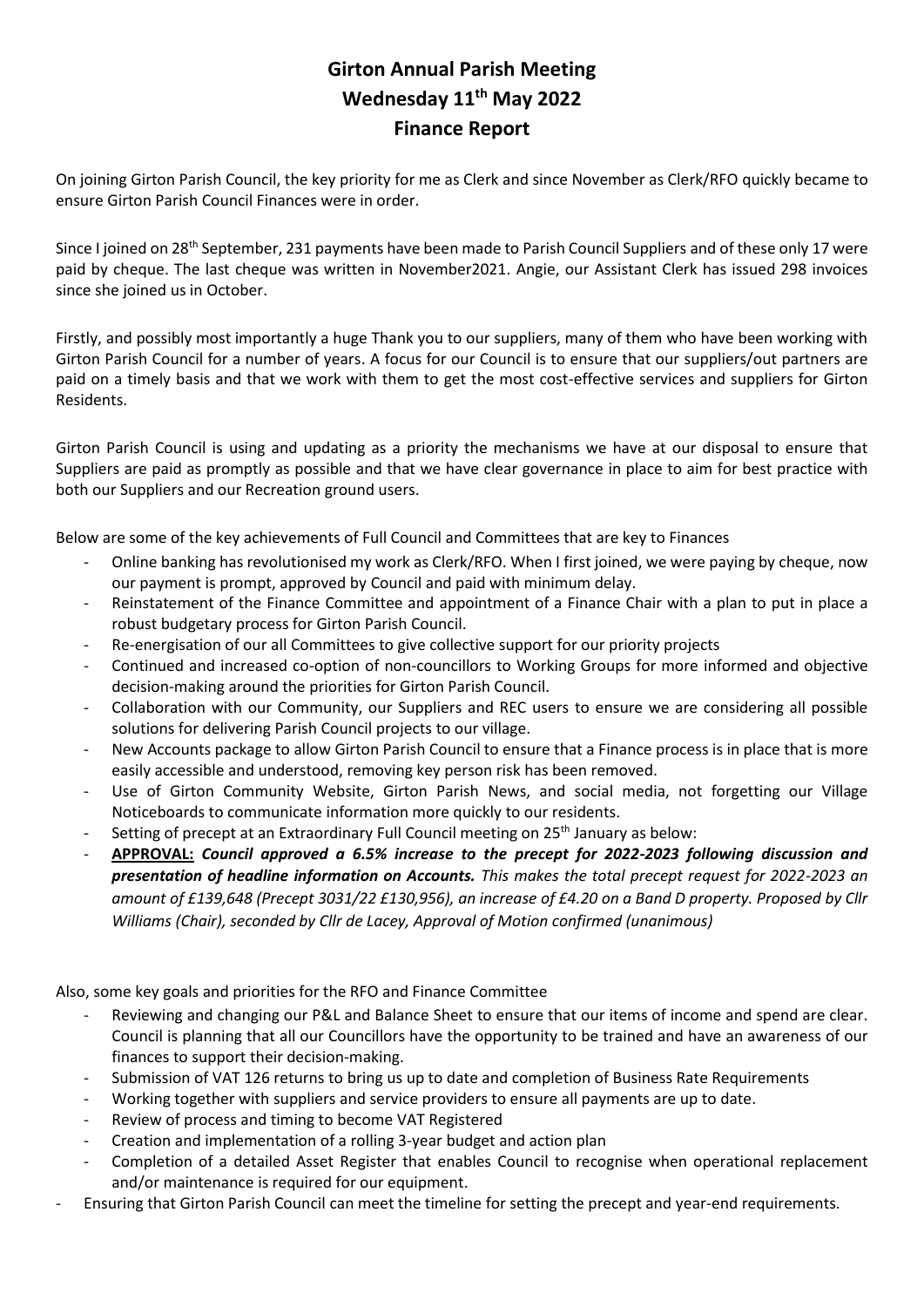Some other members of our team whose work has supported reaching this better position in terms of Finance:

- Our Assistant Clerk has developed good relationship with our Recreation Ground users and is issuing invoices on a regular basis to ensure a steady income stream for the Council.
- Streets Chartered Accountants, our Accountants who have partnered with us in a way that they can step back and pass responsibility to the new Office team.
- Ann Muston who took the role of Finance Chair over the next few months and has done a lot of training and groundwork to ensure she can do the best job she can do.
- Also, to Chris Wilson, our Groundsman without whom both Angie and I would not have developed the understanding of the priority issues for Sport & Recreation.

I hope to see you all and more at next year's Parish Council together with the Finance Chair to confirm further significant progress made over the next year highlighting a move to processes supported by policy and data from our financial systems and our Asset Register. If you have any questions on the Girton Parish Council finances, please do contact me.

Also, I hope many of you will be with us as Co-opted members of our committees and bringing your requirements for things that matter to you to Girton Parish Council Committees.

**Yvonne Murray Clerk/RFO – Girton Parish Council May 2022**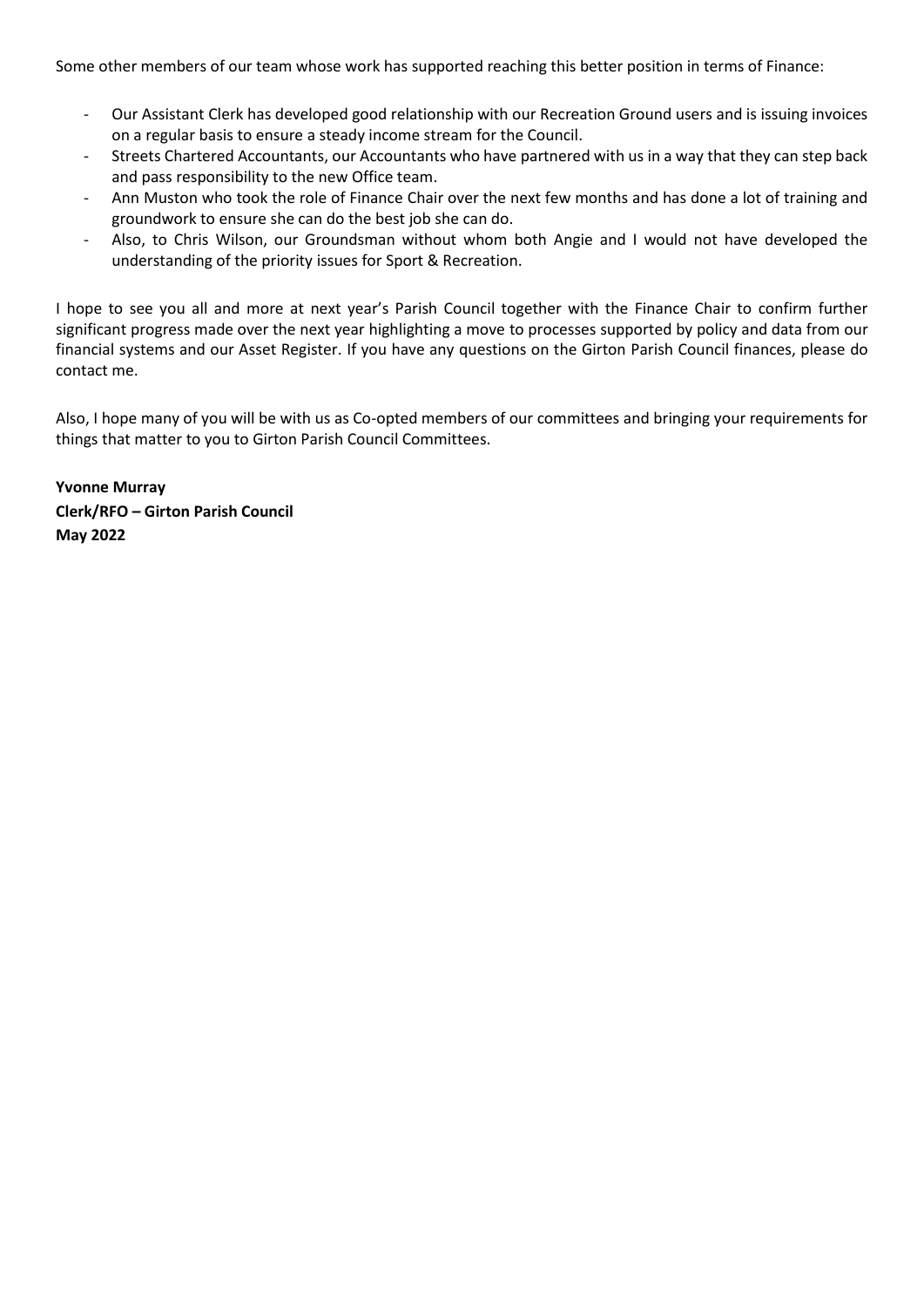## **ANNUAL PARISH MEETING 11th May 2022 INTERIM END OF YEAR ACCOUNTS 2021-2022 - Figures are provisional and subject to audit**

| Expenditure                                                     | £       | <b>Income</b>                             | £         |  |
|-----------------------------------------------------------------|---------|-------------------------------------------|-----------|--|
| Admin/Resources (includes all Salaries)                         | 59,500  | Precept                                   | 130,956   |  |
| Parish: Professional fees (including Subscriptions)             | 28,767  | Interest Income                           | 660       |  |
|                                                                 |         | <b>Contributions (CCC Grass-Cutting</b>   |           |  |
| <b>Sport &amp; Recreation Pavilion &amp; Utilities</b>          | 33,323  | maintainance contribution & 40%           | 2,072     |  |
|                                                                 |         | contribution form Girton Church)          |           |  |
| Sport & Recreation                                              | 13,490  | <b>Sponsorship - Planters</b>             | 1,155     |  |
| <b>Play Equipment Maintenance</b>                               | 19,781  |                                           |           |  |
| <b>Environment (Including Grass-cutting &amp; Tree-cutting)</b> | 12,373  | <b>Recreation Ground Income</b>           | 21,326    |  |
| Donations - Expenses (Royal British Legion Wreath)              | 100     | Recreation Ground Playing Fields & Tennis | 13,203    |  |
|                                                                 |         | Courts                                    |           |  |
|                                                                 |         | <b>Recreation Centre: MUGA</b>            | 5,662     |  |
|                                                                 |         | <b>Recreation Centre: Pavilion Hall</b>   | 2,461     |  |
| <b>TOTAL EXPENDITURE</b>                                        | 167,334 | <b>TOTAL INCOME</b>                       | 156,168   |  |
|                                                                 |         | Surplus/Deficit for year                  | $-11,166$ |  |

*Note: Play Equipment Maintenance as confirmed by Chair's report has been spent from Specified Reserve of £27,521.*